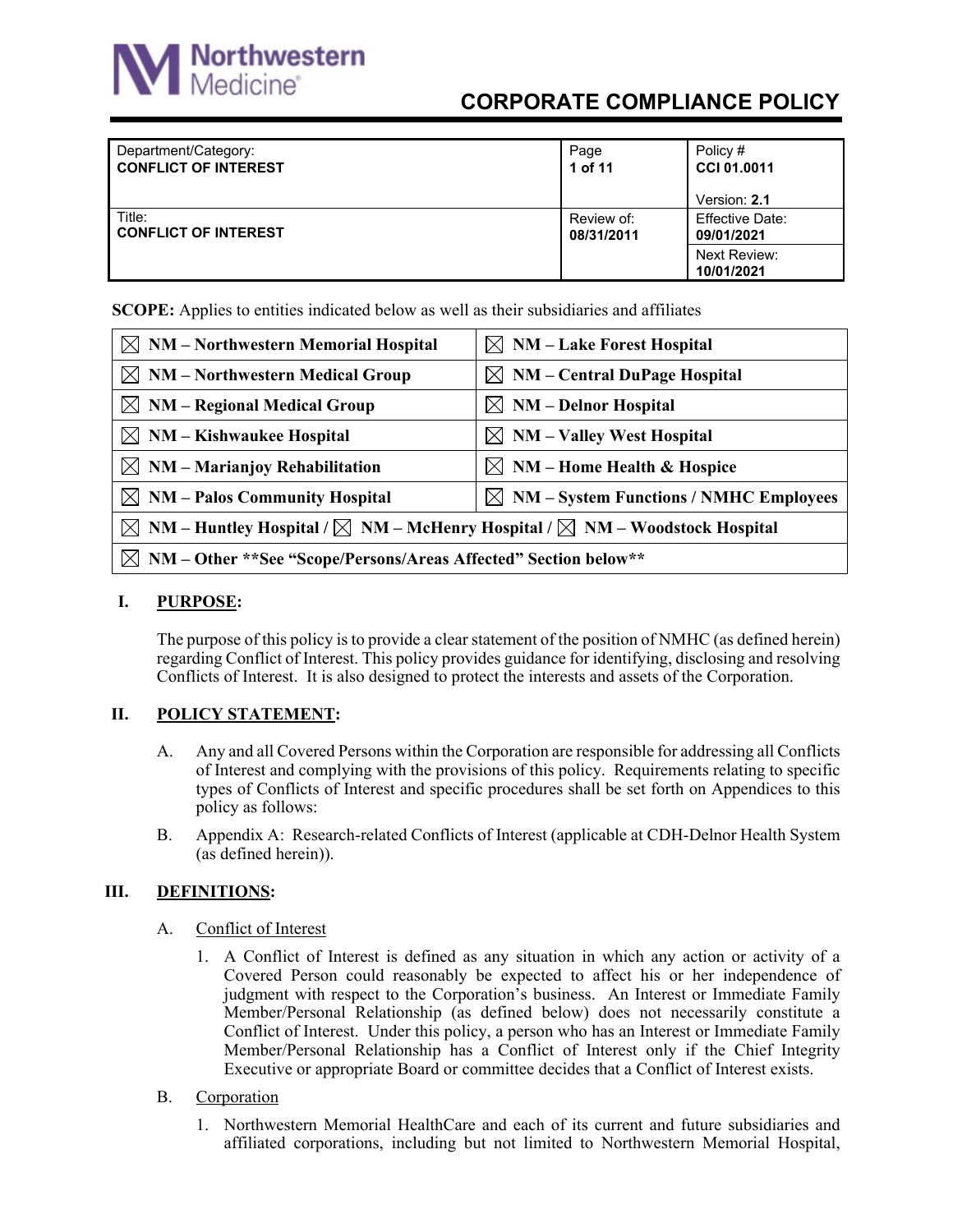| Title:                      | Page    | Policy # CCI 01.0011     |
|-----------------------------|---------|--------------------------|
| <b>CONFLICT OF INTEREST</b> | 2 of 11 | <u>_າ</u><br>∨ersion: ∠… |

Northwestern Lake Forest Hospital, Northwestern Memorial Foundation, Northwestern Memorial Physicians Group, Northwestern Health Care Corporation and Lake Forest Health and Fitness Institute.

- C. Covered Persons
	- 1. Covered Persons means all directors, officers, members of committees with Boarddelegated authority, employees and volunteers of the Corporation. It also includes members of Northwestern Memorial Hospital's ("NMH") medical staff or house staff who also: (1) hold any medical administrative positions (e.g. clinical department chairs, section and division chiefs, or special care unit directors); (2) have procurement responsibility or the authority to recommend such procurement; or (3) participate on boards or committees.

#### D. Board

- 1. Board means the Board of Directors of the Corporation.
- E. CDH-Delnor Health System
	- 1. CDH-Delnor Health System means CDH-Delnor Health System and entities whollyowned or wholly-controlled by CDH-Delnor Health System. For purposes of this definition, "CDH-Delnor Health System" shall also include those entities partiallycontrolled by CDH-Delnor Health System (i.e. joint ventures) if, within a policy addressing joint ventures, the entities are expressly identified as being subject to this policy.
- F. Compensation
	- 1. Compensation includes direct and indirect remuneration, in cash or in kind (including royalties, consulting fees, speaking fees and research grants); provided, however, that compensation does not include gifts, meals, and business courtesies that are permitted under NMHC's policies with respect to gifts.
- G. Interested Person
	- 1. Any Covered Person, who has a direct or indirect Interest or Immediate Family Member/Personal Relationship, as defined below, is an Interested Person. If a person is an Interested Person with respect to NMHC or any of its subsidiaries, he or she is an Interested Person with respect to NMHC and all of its subsidiaries.

#### H. Immediate Family Member and Personal Relationship

- 1. Immediate Family Member Immediate Family Members include a Covered Person's spouse and children. Immediate Family Members also include the following persons if they live with the Covered Person, the Covered Person manages their financial affairs, or the Covered Person is aware without inquiry that they hold the interest or position in question: the Covered Person's parents, siblings, grandchildren, and their spouses; the Covered Person's spouse's parents, siblings, children, grandchildren, and their spouses; and any other person. of significant influence
- 2. Personal Relationship A Personal Relationship is a close personal or business connection with another individual of a bias-producing nature, i.e., a relationship that could cause the person to place the interests of that individual above the interests of the Corporation.

# I. Interest

- 1. A Covered Person is deemed to have an Interest under any of the circumstances listed below:
- 2. The Covered Person has (or plans to have), directly or indirectly (i.e., through business investment, an Immediate Family Member, or a Personal Relationship), an ownership or investment interest (including stock options and profit sharing plans) in any entity with which the Corporation has, likely will have, or is negotiating a transaction or arrangement. An ownership or investment interest does not include an interest comprised solely of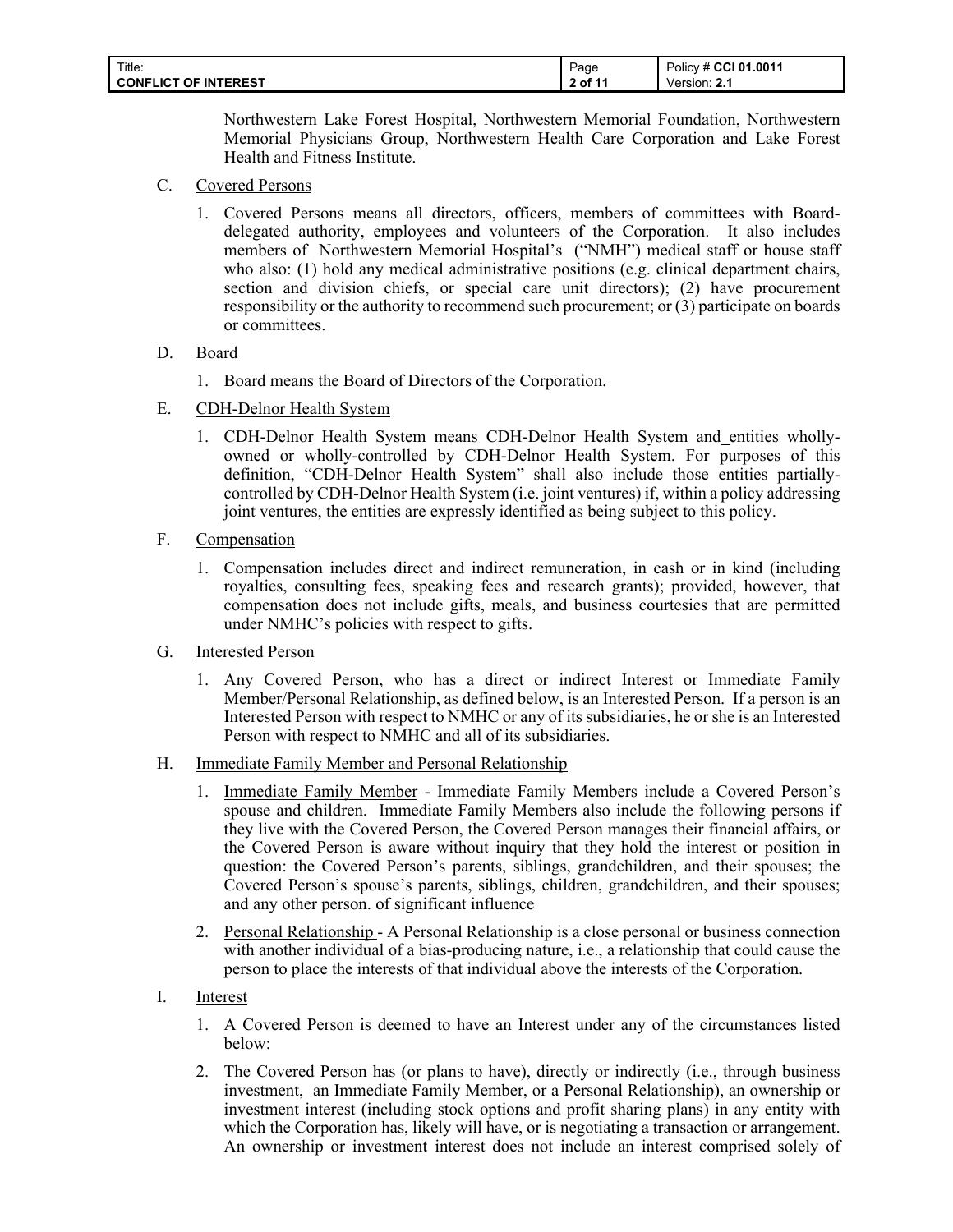| Title:                      | Page    | Policy # CCI 01.0011 |
|-----------------------------|---------|----------------------|
| <b>CONFLICT OF INTEREST</b> | 3 of 11 | Version: 2.1         |

publicly traded securities in a publicly traded company or publicly traded mutual fund, provided such interest does not exceed five percent  $(5%)$  of any class of shares or other publicly traded securities outstanding.

- 3. The Covered Person has (or plans to have), directly or indirectly (i.e., through business investment, an Immediate Family Member, or a Personal Relationship), a Compensation arrangement with any individual or entity with which the Corporation has, likely will have, or is negotiating a transaction or arrangement.
- 4. The Covered Person (or through an Immediate Family Member or Personal Relationship) is the party (or one of the parties) contracting or dealing with the Corporation.
- 5. The Covered Person (or through an Immediate Family Member or Personal Relationship) is affiliated with a competitor of the party proposing to contract or deal with the Corporation.
- 6. The Covered Person (or through an Immediate Family Member or Personal Relationship) is in the same or related business as the Corporation.
- 7. The Covered Person (or through an Immediate Family Member or Personal Relationship) has an influential interest in an entity contracting or dealing with, or in the same or related business as, the Corporation. This would include, by way of example, serving as a member, officer, director, board or committee member.
- 8. The Covered Person participated in any outside activity that could interfere significantly with the Covered Person's work time obligation to the Corporation.
- 9. The Covered Person (a) is in an employment relationship with, (b) is subject to the direction or control of, or (c) receives Compensation or other payment subject to approval by, a person who has an Interest in a transaction or proposed transaction with the Corporation.
- 10. The Covered Person approves a transaction providing benefits to a person with an Interest or a Personal Relationship with respect to a proposed transaction, which person in turn has approved or will approve a transaction providing economic benefits to the Covered Person.

# J. NMHC

1. NMHC means Northwestern Memorial HealthCare and entities wholly-owned or whollycontrolled by Northwestern Memorial HealthCare (individually referred to herein as an "NMHC-entity," and collectively referred to herein as "NMHC"). For purposes of this definition, "NMHC" and "NMHC-entity" shall also include those entities partiallycontrolled by NMHC (i.e. joint ventures) if, within a policy addressing joint ventures, the entities are expressly identified as being subject to this policy.

# **IV. GUIDELINES:**

- A. It is impossible to list all specific situations that constitute a Conflict of Interest and there are no substitutes for honesty and the exercise of common sense and good judgment. Individuals are encouraged to contact the local compliance department or the NMHC Chief Integrity Executive regarding any questions or potential disclosure situations which may be unclear to them.
- B. These are examples of activities that often indicate or give rise to a Conflict of Interest:
	- 1. Transacting business on behalf of the Corporation, upon terms and conditions which are not arms-length dealing and/or which are significantly less advantageous than competitively available for goods or services of like grade and quality.
	- 2. Accepting personal or business loans from vendors to the Corporation (other than banks or other lending institutions upon then prevailing terms and conditions).
	- 3. Acquiring or competing, directly or indirectly, for any property or other corporate opportunity which the Corporation is known to be considering or likely to consider.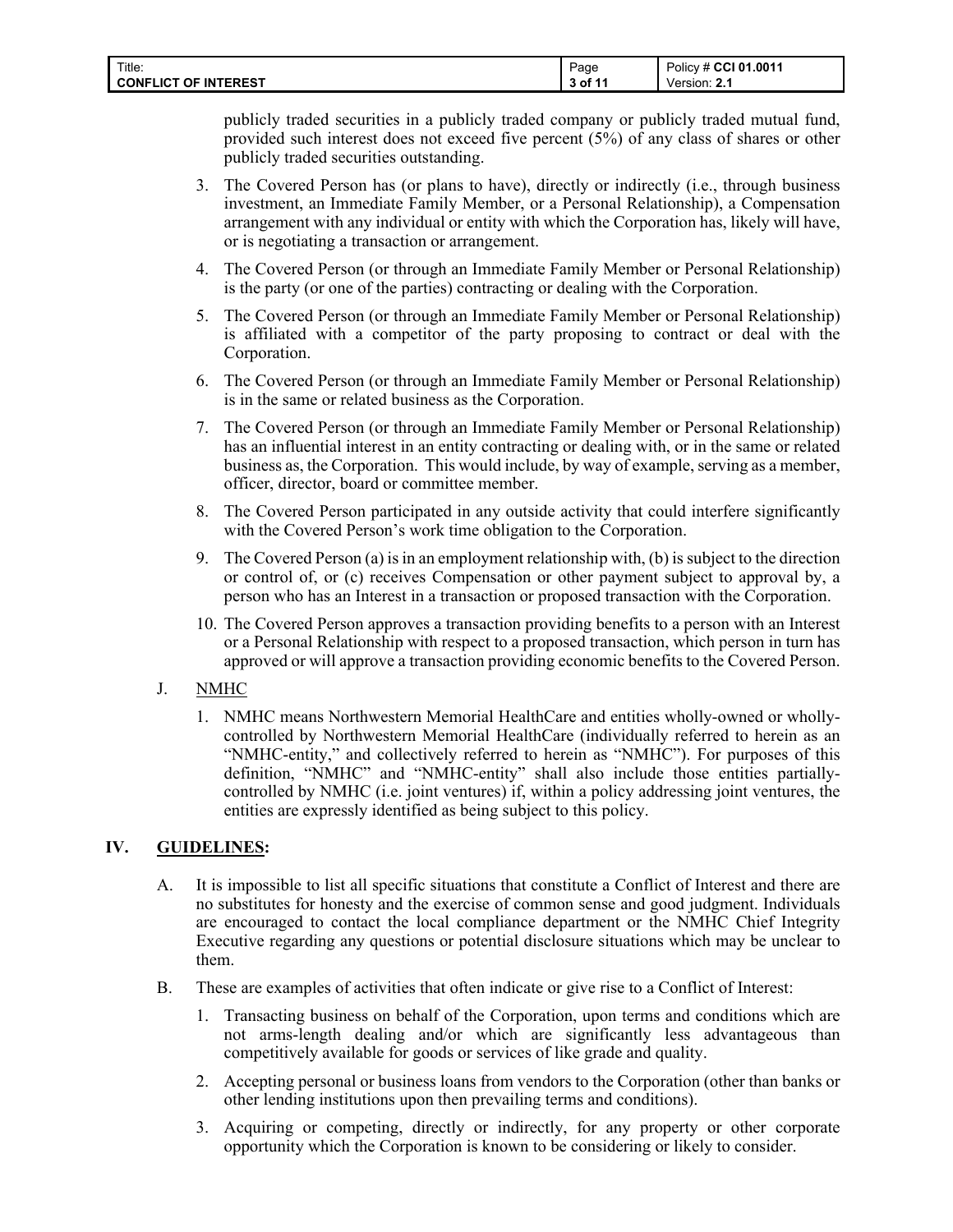| Title:                      | Page       | Policy # CCI 01.0011 |
|-----------------------------|------------|----------------------|
| <b>CONFLICT OF INTEREST</b> | of 11<br>л | Version: 2.1         |

- 4. Having or owning a beneficial interest, directly or indirectly, having a compensation relationship, or serving as a director, officer, partner, employee, member or consultant of any entity doing business or seeking to do business with the Corporation.
- 5. Serving or being asked to serve as a director, officer, partner, employee, member or consultant of any entity that is a competitor of the Corporation. (Membership on the medical staff of other hospitals is beyond the scope of this policy, as long as the physician complies with other portions of this policy.)
- 6. Accepting gifts, gratuities, or entertainment in cash or in kind (including free goods or vendors' services) from any present or potential vendor which is not allowable under NMHC's policies with respect to gifts.
- 7. Proposing to do business with any entity which employs or is controlled by a Covered Person's Immediate Family Member or person with whom the Covered Person has a Personal Relationship.

#### **V. PROCEDURE:**

- A. Potential Conflicts of Interest are required to be disclosed promptly whenever they occur.
	- 1. Employees of the Corporation who are also directors and officers shall make disclosure to the Chief Integrity Executive or local compliance department, unless the disclosure is solely in relation to a Board-related transaction, in which case the disclosure shall be made to both the Chief Integrity Executive or local compliance department and the affected Board or Board committee prior to any meeting of the Board or Board committee at which action on the transaction in question is to be taken.
	- 2. Directors and Board committee members shall make disclosure to the affected Board or Board committee prior to any meeting of the Board or Board committee at which action on the transaction in question is to be taken.
	- 3. Non-physician Covered Persons who are employees or volunteers shall make disclosure to the Chief Integrity Executive or local compliance department.
	- 4. Covered Persons who are physicians shall make disclosure to the Chief Integrity Executive or local compliance department, with a copy to their Department Chairman and Chief of Staff.
- B. The Chief Integrity Executive or local compliance department shall respond promptly and inform the appropriate Department Chairman and Chief of Staff, as circumstances warrant. The Chief Integrity Executive shall discuss such disclosures with the Senior Vice President and General Counsel, the President and Chief Executive Officer ("CEO") and/or the Chief Financial Officer ("CFO"), as appropriate.
- C. Accurate and full disclosure of all facts is required. No action or implementation may be taken on what is disclosed until receipt of a response or conflict management plan by the Chief Integrity Executive or local compliance department, but then only in accordance with such response. If disapproved, the action may not be taken.

Procedure with respect to all employees (including all employed directors and officers) and Covered Persons who are medical staff or volunteers:

- 1. Annual Certification:
	- a. Each employee and Covered Person who is a medical staff member or volunteer shall annually complete a certification which, among other things, affirms that such person:
		- i. Has received a copy of the Conflict of Interest policy;
		- ii. Has read and understands the policy;
		- iii. Has agreed to comply with the policy; and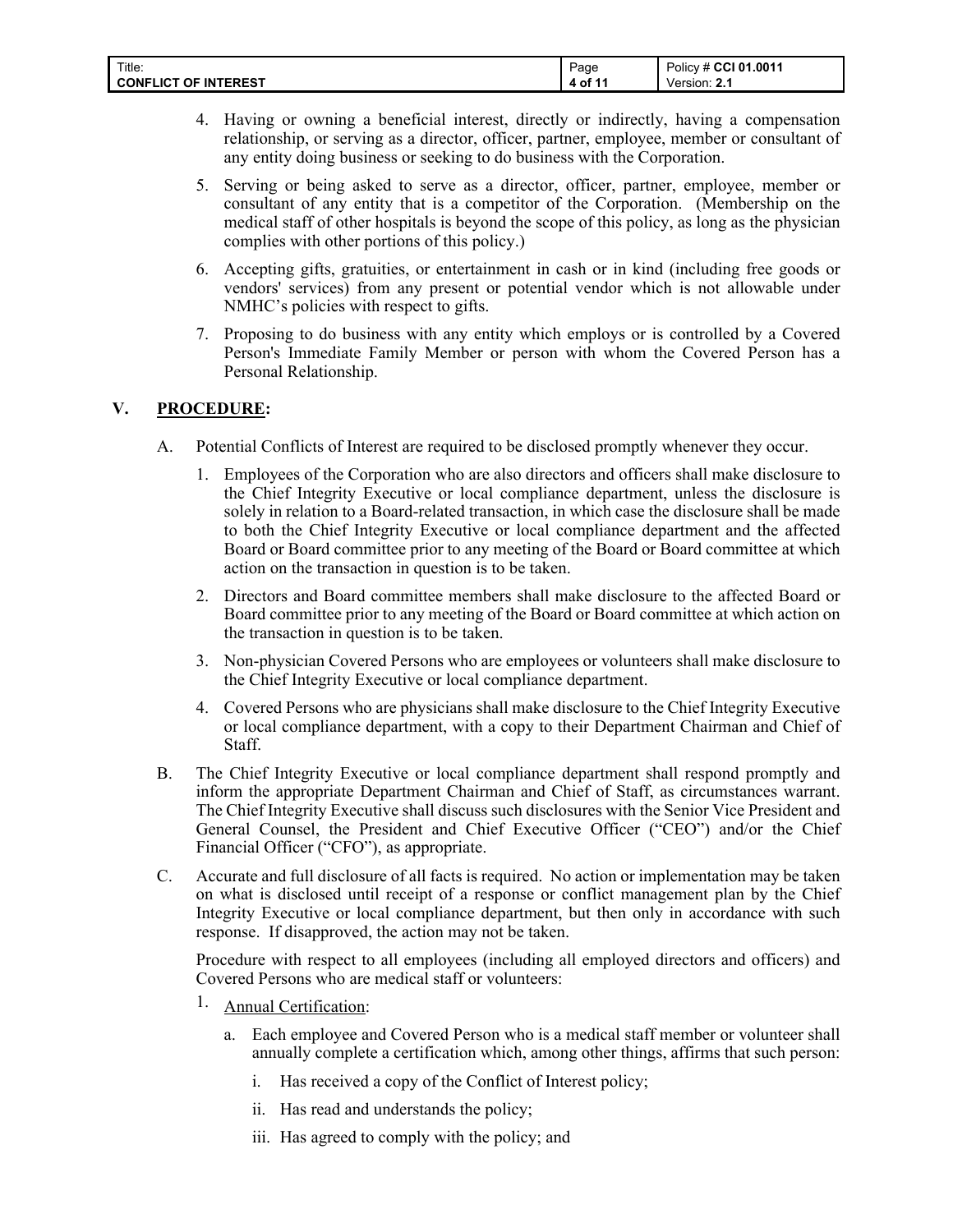| Title:                      | Page                 | Policy # CCI 01.0011 |
|-----------------------------|----------------------|----------------------|
| <b>CONFLICT OF INTEREST</b> | , 5 of <sup>14</sup> | . .<br>√ersion:<br>. |

- iv. Has disclosed any matters required to be disclosed under the policy.
- b. Timely and accurate completion of this certification by Covered Persons is essential for the effective administration of this policy.
- 2. Disclosure and Reporting
	- a. Duty to Disclose:
		- i. In connection with any actual or possible Conflict of Interest, an Interested Person must disclose the existence of his or her Interest or Immediate Family Member/Personal Relationship to the Chief Integrity Executive or local compliance department prior to engaging in any Corporation process that might be affected. He or she must be given the opportunity to disclose all material facts to the Chief Integrity Executive or local compliance department.
	- b. Duty to Report
		- i. All Covered Persons have an obligation to report any situation where they believe a Conflict of Interest may exist or which they believe to be a violation of this policy. Reports may be made anonymously. Such reports shall be made as promptly as possible to the Chief Integrity Executive or local compliance department and shall be confidential.
- 3. Determining Whether a Conflict of Interest Exists
	- a. After disclosure of the Interest or Immediate Family Member/Personal Relationship and all material facts, the Chief Integrity Executive or local compliance department will investigate the matter to determine whether a Conflict of Interest exists
- 4. Procedures for Addressing the Conflict of Interest
	- a. If the Chief Integrity Executive or local compliance department determines that a Conflict of Interest exists, or that there is an appearance of a Conflict of Interest, the Chief Integrity Executive or local compliance department shall determine an appropriate response, including but not limited to the Interested Person recusing himself/herself from any participation in and/or decision-making regarding the proposed action or disclosing certain information to patients.
	- b. The Chief Integrity Executive or local compliance department shall, in reviewing a disclosure under this policy and determining whether a Conflict of Interest exists, determine an appropriate response to a Conflict of Interest, and investigate a reported violation of this policy, involve whatever investigative resources are deemed necessary and appropriate, including, without limitation, the Internal Audit Department and/or Security Department and consultation with the General Counsel or designee, as needed. Further, the Chief Integrity Executive shall report to the Audit Committee of the NMHC Board of Directors a summary of the actions taken pursuant to this policy on a periodic basis or as otherwise requested. All Covered Persons have an obligation to cooperate in such investigations.
- 5. Violations of the Conflicts of Interest Policy
	- a. In a case of a reported alleged violation of this policy, the Chief Integrity Executive or local compliance department will investigate the matter.
	- b. If the Chief Integrity Executive or local compliance department has reasonable cause to believe that a Covered Person has failed to disclose an actual or possible Conflict of Interest, the Chief Integrity Executive or local compliance department shall inform that Covered Person of the basis for such belief and afford that Covered Person an opportunity to explain the alleged failure to disclose. The Chief Integrity Executive will inform the applicable Vice President of the results of any such dialogue.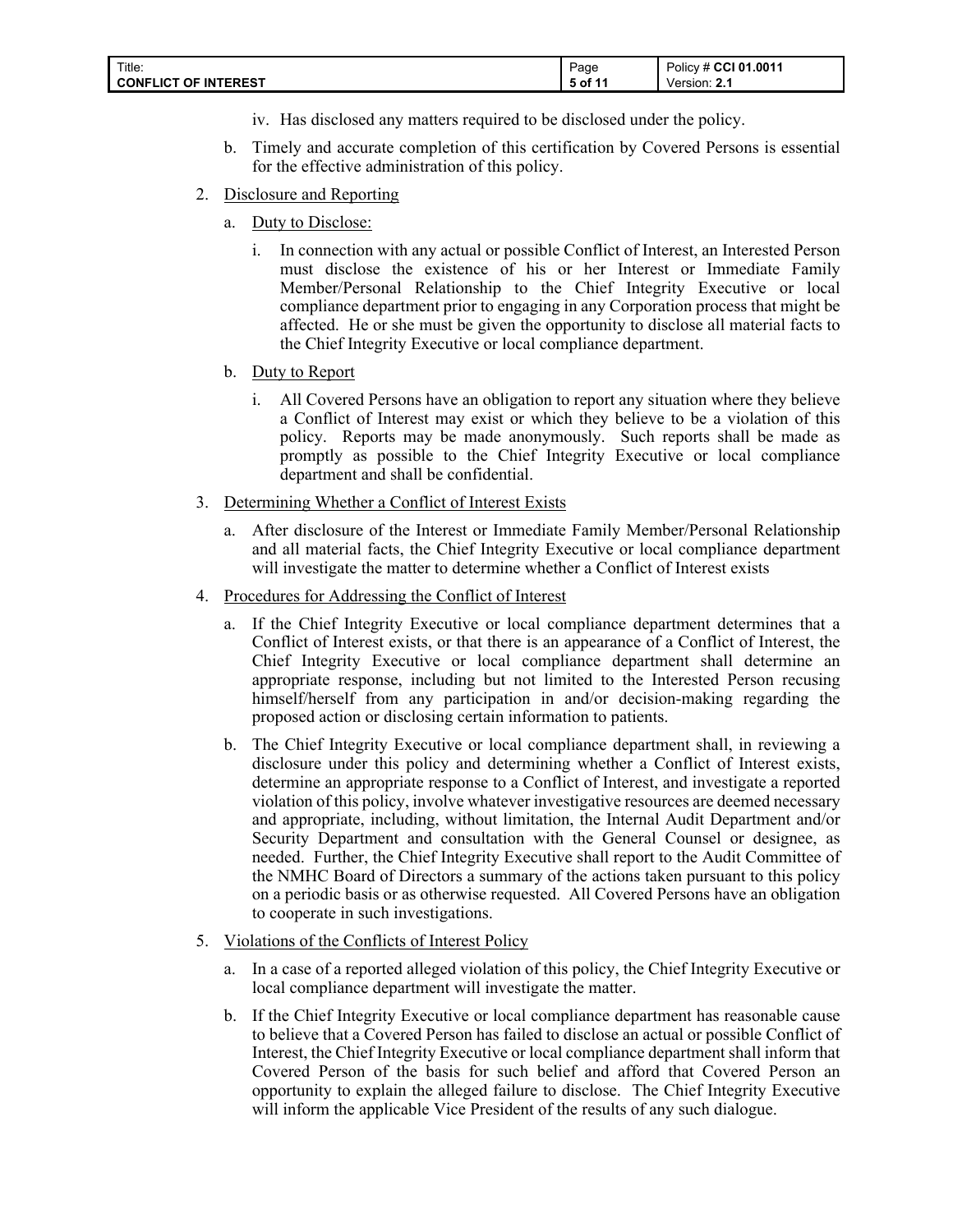| Title:                      | Page    | Policy # CCI 01.0011 |
|-----------------------------|---------|----------------------|
| <b>CONFLICT OF INTEREST</b> | 6 of 11 | Version: 2.1         |

- c. If, after receiving the response of the Covered Person and making such further investigation as may be warranted in the circumstances, the Chief Integrity Executive or local compliance department determines that the Covered Person has in fact failed to disclose an actual or possible Conflict of Interest, or violated this policy in any other way, appropriate disciplinary and/or corrective action shall be taken by the applicable Director or Vice President in consultation with the Chief Integrity Executive or local compliance department.
- D. Procedure with respect to all directors, officers and Board committee members with Boarddelegated authority:
	- 1. Annual Disclosure
		- a. Each director, officer, and member of a committee with Board-delegated authority shall annually complete a disclosure survey which affirms that such person:
			- i. Has received a copy of the Conflict of Interest policy;
			- ii. Has read and understands the policy;
			- iii. Has agreed to comply with the policy; and
			- iv. Has disclosed any matters required to be disclosed under the Conflict of Interest policy and agrees to promptly update his/her survey if the relationships, interest and/or affiliations change; and
			- v. Understands that the Corporation is a charitable organization and that in order to maintain its tax exemption, it must engage primarily in activities which accomplish one or more of its tax-exempt purposes.
		- b. Timely and accurate completion of this disclosure by Covered Persons is essential for the effective administration of this policy.
	- 2. Questions
		- a. Any director, officer or board committee member may raise a question about any Covered Person's possible Conflict of Interest at any time. The director, officer or board committee member may express his/her concern at any Board or committee meeting, or may notify the Chair of the Board or the Chief Integrity Executive of his/her concern.
	- 3. Duty to Disclose
		- a. In connection with any actual or possible Conflict of Interest, an Interested Person must disclose the existence of his or her Interest or Immediate Family Member/Personal Relationship and must be given the opportunity to disclose all material facts to the directors and members of the committees with Board-delegated authority considering the proposed transaction or arrangement.
	- 4. Determining Whether a Conflict of Interest Exists
		- a. After disclosure of the Interest or Immediate Family Member/Personal Relationship and all material facts, and after any discussion with the Interested Person, he/she shall leave the Board or committee meeting while the determination of whether a Conflict of Interest exists is discussed and voted upon. The remaining Board or committee members shall decide if a Conflict of Interest exists.
	- 5. Procedures for Addressing the Conflict of Interest
		- a. An Interested Person may make a presentation at the Board or committee meeting, but after such presentation, he/she shall leave the meeting during the discussion of and the vote on the transaction or arrangement resulting in the Conflict of Interest.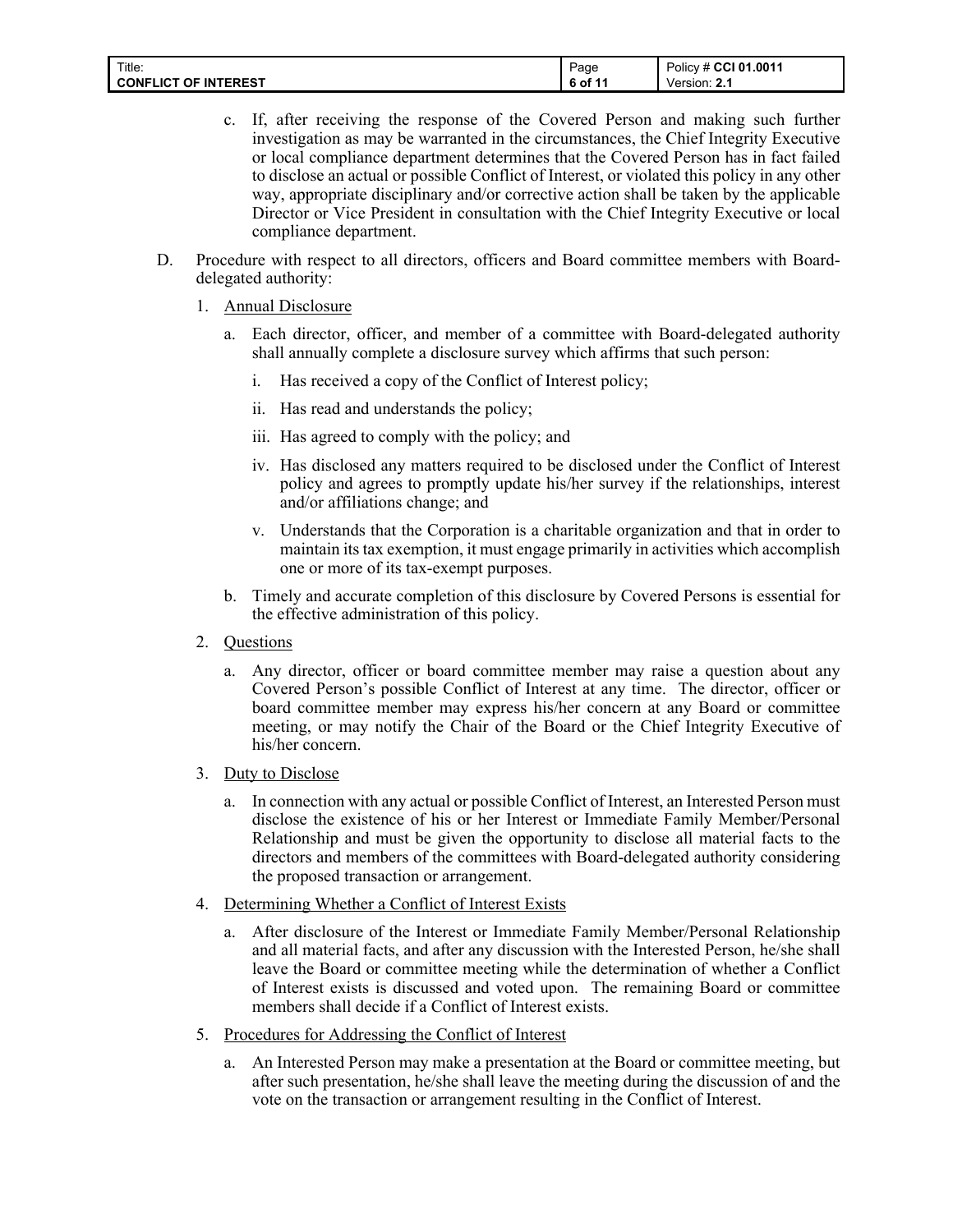| Title:                      | Page  | Policy # CCI 01.0011 |
|-----------------------------|-------|----------------------|
| <b>CONFLICT OF INTEREST</b> | of 11 | Version: 2.          |

- b. The Chairman of the Board or the committee shall, if appropriate, appoint a disinterested person or a committee of disinterested persons to investigate alternatives to the proposed transaction or arrangement.
- c. After exercising due diligence, the Board or committee shall determine whether the proposed transaction is fair and reasonable to the Corporation, taking into account, among other relevant factors, whether the Corporation can obtain a more advantageous transaction or arrangement with reasonable efforts from a person or entity that would not give rise to a Conflict of Interest.
- d. If a more advantageous transaction or arrangement is not reasonably attainable under circumstances that would not give rise to a Conflict of Interest, the Board or committee shall determine by a majority vote of the disinterested persons whether the transaction or arrangement is in the Corporation's best interest and for its own benefit and whether the transaction is fair and reasonable to the Corporation and shall make its decision as to whether to enter into the transaction or arrangement in conformity with such determination.
- 6. Violations of the Conflicts of Interest Policy
	- If the Board or committee has reasonable cause to believe that a member has failed to disclose an actual or possible Conflict of Interest, it shall inform the member of the basis for such belief and afford the member an opportunity to explain the alleged failure to disclose.
	- b. If, after hearing the response of the member and making such further investigation as may be warranted in the circumstances, the Board or committee determines that the member has in fact failed to disclose an actual or possible Conflict of Interest, or violated this policy in any other way, it shall take appropriate disciplinary and/or corrective action.
- 7. Records of Proceedings
	- a. The minutes of the Board and all committees with Board-delegated authority shall contain:
		- i. The names of the persons who disclosed or otherwise were found to have an Interest or Immediate Family Member/Personal Relationship in connection with an actual or possible Conflict of Interest, the nature of the Interest or Immediate Family Member/Personal Relationship, any action taken to determine whether a Conflict of Interest was present, and the Board's or committee's decision as to whether a Conflict of Interest existed; and
		- ii. The names of the persons who were present for discussions and votes relating to the transaction or arrangement, the content of the discussion, including any alternatives to the proposed transaction or arrangement, and a record of any votes taken in connection with such transaction or arrangement.
- 8. Compensation Committee
	- a. A voting member of the Board who receives compensation, directly or indirectly, from the Corporation for services is precluded from voting on matters pertaining to that member's compensation.
	- b. A physician who is a voting member of the Board and receives compensation, directly or indirectly, from the Corporation for services is precluded from discussing and voting on matters pertaining to that member's and other physicians' compensation. No physician or physician director, either individually or collectively, is prohibited from providing information to the Board of Directors regarding physician compensation.
	- c. A voting member of any committee whose jurisdiction includes compensation matters and who receives compensation, directly or indirectly, from the Corporation for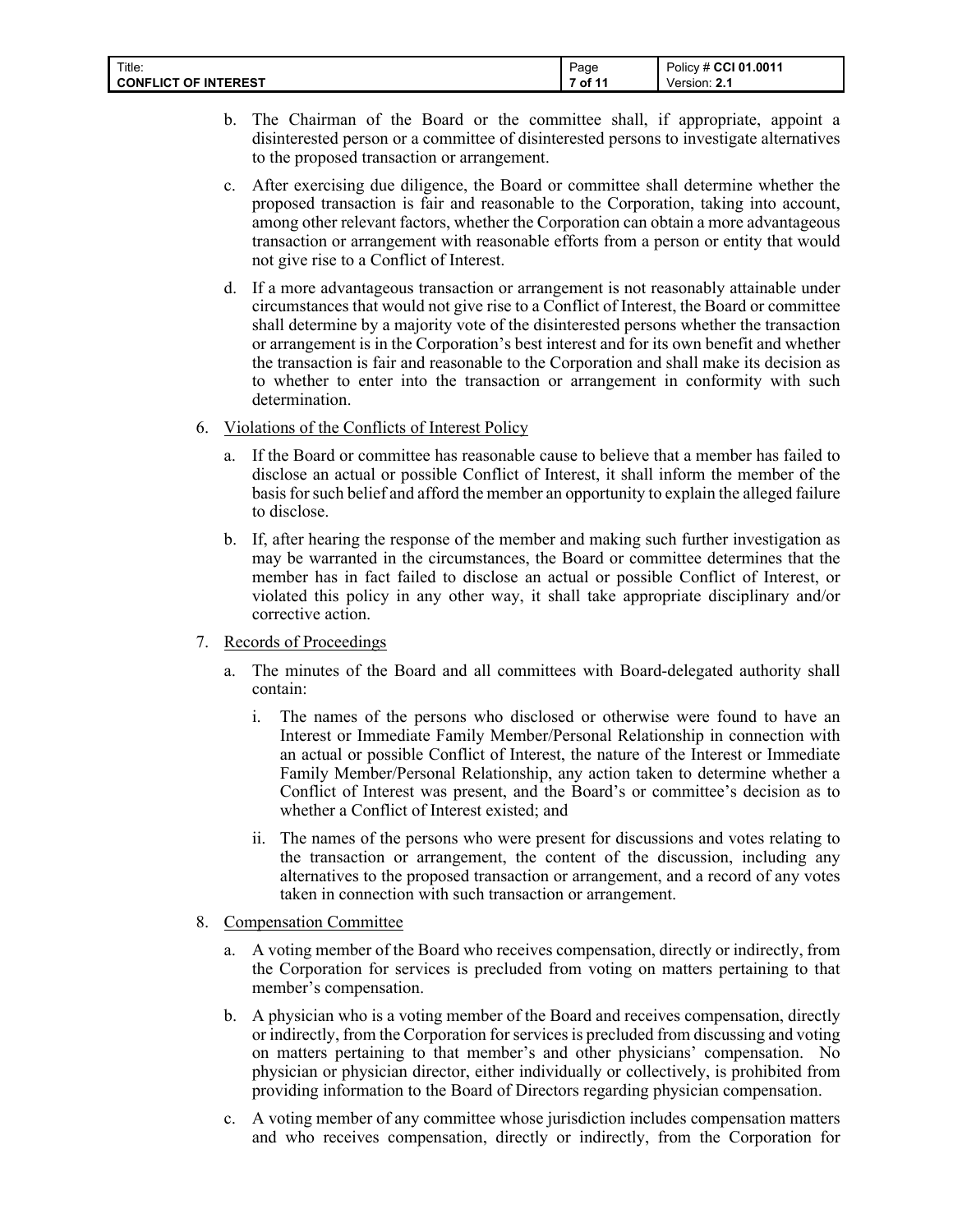| Title:                      | Page    | Policy # CCI 01.0011 |
|-----------------------------|---------|----------------------|
| <b>CONFLICT OF INTEREST</b> | 8 of 11 | - 22<br>∨ersion: ∠…  |

services is precluded from voting on matters pertaining to that member's compensation.

d. Physicians who receive compensation, directly or indirectly, from the Corporation, whether as employees or independent contractors, are precluded from membership on any committee whose jurisdiction includes compensation matters. No physician, either individually or collectively, is prohibited from providing information to any committee regarding physician compensation.

# **VI. PENALTIES FOR VIOLATION:**

- A. Violations of this policy may subject the person involved to disciplinary action. Directors or officers of NMHC may be disciplined up to and including removal from office and discharge. Employees may be disciplined up to and including discharge. Volunteers may be disciplined up to and including termination of their volunteer services. Covered physicians may be disciplined up to and including loss of medical administrative positions, compensation and/or all NMHC procurement authority, as appropriate. Consistent with any provisions of the Medical Staff Bylaws as may be applicable, in extreme cases, violations of this policy by covered physicians may subject them to the loss of their Medical Staff appointment.
- B. Violations of this policy include, but are not limited to:
	- 1. Failing to disclose potential Conflicts of Interest fully, accurately, or in a timely manner as described in this policy and/or initiating action on a disclosed matter prior to receiving the approval of the Chief Integrity Executive.
	- 2. Failing to timely and accurately complete and/or failing to attach any information required for the certification of compliance described in Section V.
	- 3. Failing to report and/or failing to timely report known apparent violations of this policy as required under Section V.
	- 4. Failing to cooperate in an investigation of any report of an apparent violation of this policy as required under Section V.
	- 5. Making a false report of a violation.
- C. In addition to the above penalties, NMHC may pursue all legal and equitable remedies as may be appropriate.

# **VII. PERIODIC REVIEWS:**

- A. Consistent with Internal Revenue Service guidelines on conflicts of interest and to ensure that the Corporation operates in a manner consistent with its charitable purposes and that it does not engage in activities that could jeopardize its status as a tax exempt organization, periodic reviews shall be conducted. The periodic reviews shall, at a minimum, include the following subjects:
	- 1. Whether compensation arrangements and benefits are reasonable and are the result of arm's-length bargaining.
	- 2. Whether acquisitions of physician practices and other provider services result in inurnment or impermissible private benefit.
	- 3. Whether partnership and joint venture arrangements and arrangements with management service organizations and physician hospital organizations conform to written policies, are properly recorded, reflect reasonable payments for goods and services, further the Corporation's charitable purposes and do not result in inurement or impermissible private benefit.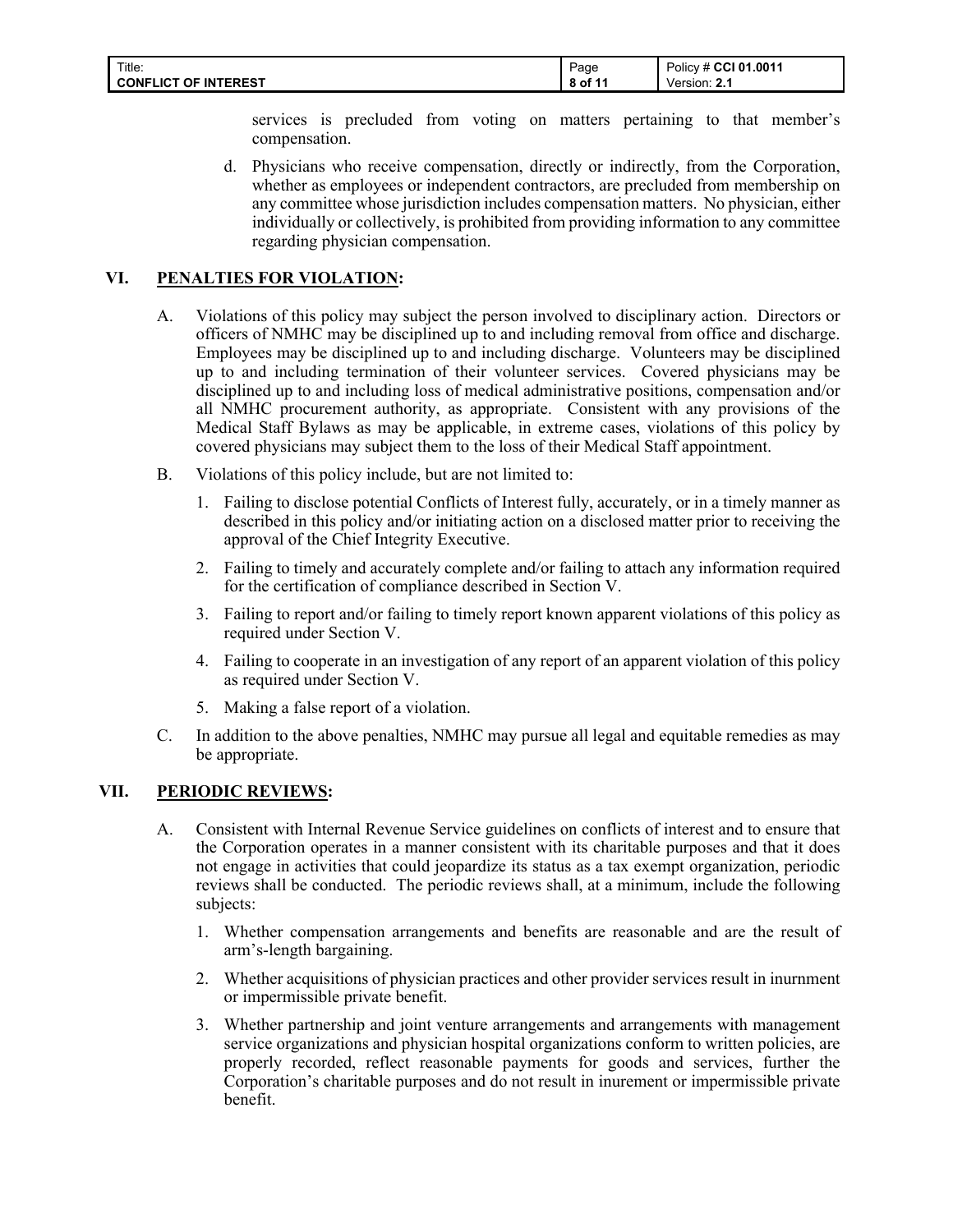| Title:                      | Page    | Policy # CCI 01.0011 |
|-----------------------------|---------|----------------------|
| <b>CONFLICT OF INTEREST</b> | 9 of 11 | Version: 2.1         |

- 4. Whether agreements to provide health care and agreements with other health care providers, employees, and third party payers further the Corporation's charitable purposes and do not result in inurnment or impermissible private benefit.
- B. Use of Outside Experts
	- 1. In conducting the periodic reviews provided for in Section VII, the Corporation may, but need not, use outside advisors. If outside experts are used, their use shall not relieve the Board of its responsibility for ensuring that periodic reviews are conducted.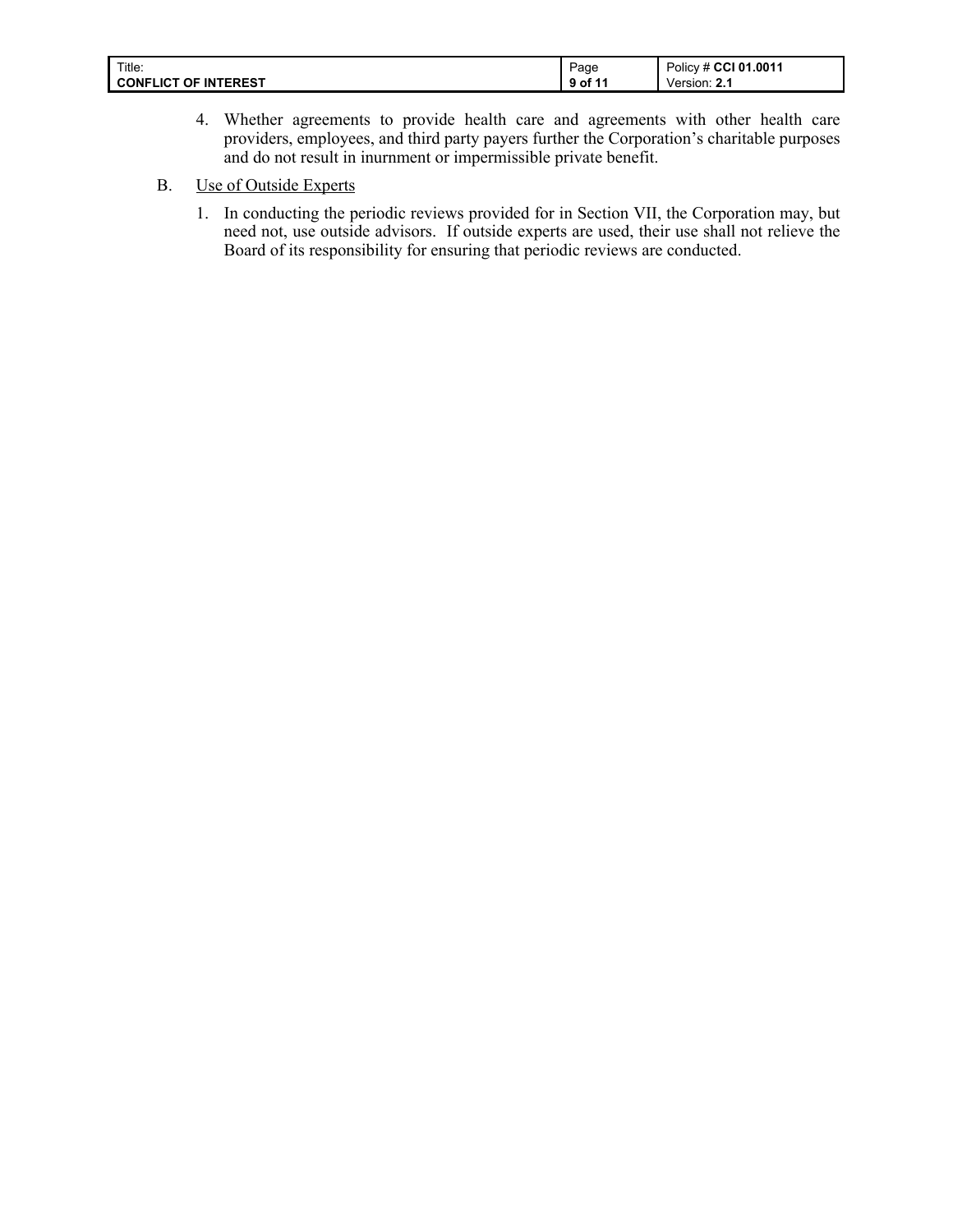| Title:                      | Page     | Policy # CCI 01.0011 |
|-----------------------------|----------|----------------------|
| <b>CONFLICT OF INTEREST</b> | 10 of 11 | Version: <b>z.</b>   |

# **VIII. RELEVANT REFERENCES:**

None

# **IX. POLICY UPDATE SCHEDULE:**

This policy is reviewed or updated every five (5) years or more often as appropriate.

# **X. APPENDICES:**

None